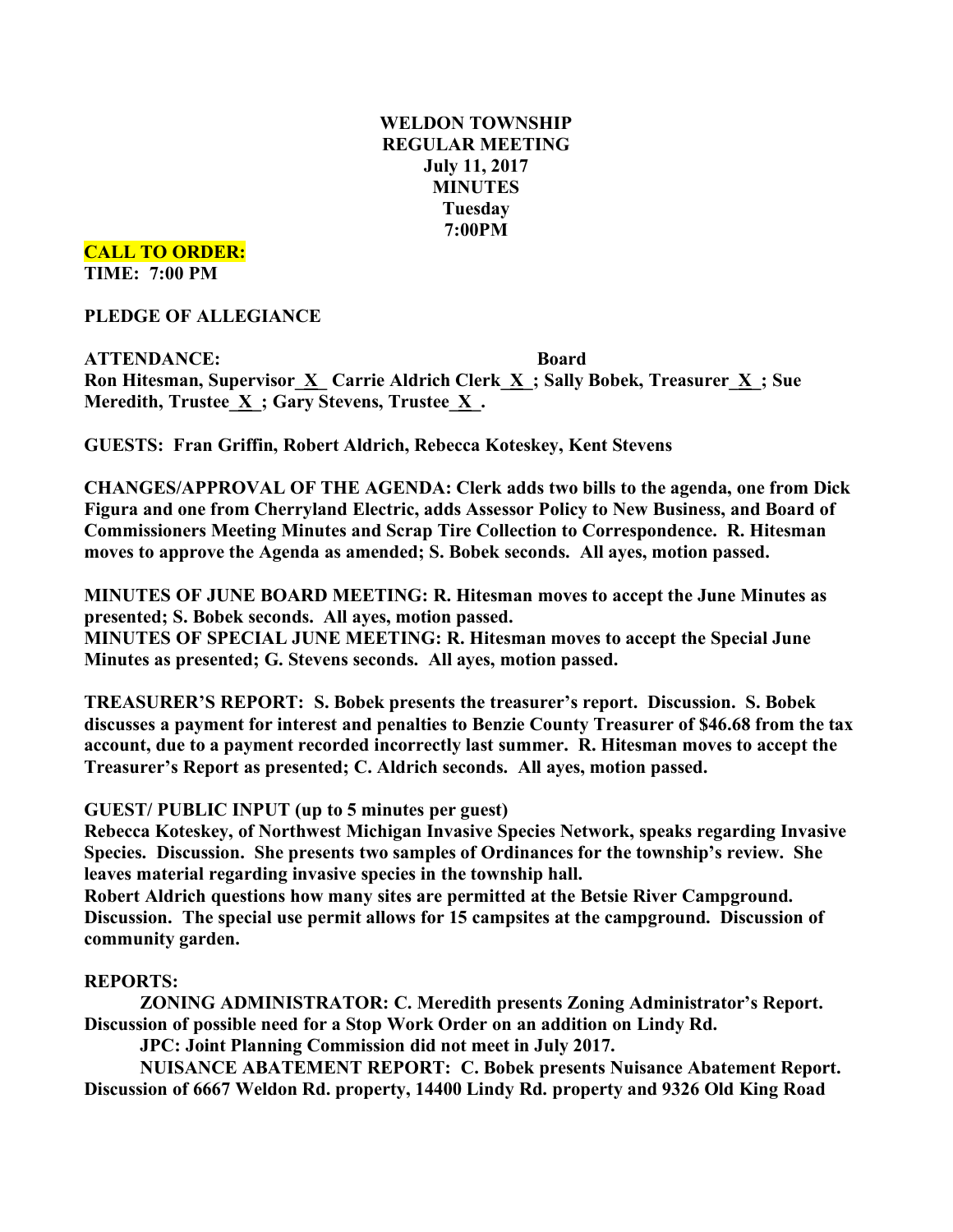**property. Discussion of fireworks being set off in the middle of the note. Mr. Bobek will investigate. Discussion of 14160 Lindy Rd. property. C. Bobek would like to issue a citation, as there are still many, many vehicles on the property. Mr. Steven's speaks regarding his special use permit. Discussion of language of Nuisance Abatement Ordinance. Clerk will attempt to locate the special use permit for that property for the board's review.**

**LIQUOR INSPECTOR REPORT: R. Hitesman presents Liquor Inspector Report. Discussion.**

**BUDGET REPORT: C. Aldrich presents Budget Report.**

**SUPERVISOR COMMENTS:**

**Discussion of email from Honor Bank regarding food pantry donations. Township has received one bid for painting the town hall. More bids will be requested, and painting will be discussed at next month's meeting.**

**Discussion of removing fuel tank and where to place propane tank. Board will look into removing pine tree behind township hall and putting the tank in its place. Discussion. R. Hitesman will contact Tim Moon to look at pine tree, and remove if necessary. Chris Bobek will look at ceiling in furnace room, which has mold on it. S. Bobek will take extra equipment in furnace room to ReStore. G. Stevens moves to continue using Blarney Castle for propane, renting the tank, and use money saved to remove pine tree behind town hall; S. Bobek seconds. All ayes, motion passed.**

**Discussion of Thompsonville Summerfest. Board will continue to have a booth in the future. S. Meredith and C. Aldrich will choose the candy next year. G. Stevens commends Robert Aldrich on the flyers created about the community garden. C. Meredith would like a mower with a rear bagger, to go between rows in community garden.**

**Discussion of Conservation Resource Alliance's Betsie River Survey. R. Hitesman reads portions of survey aloud. Discussion of Frisbee Disc Golf piece given to the township by Gordie Frasier & Associates. Township will donate to Village of Thompsonville if they would like it. R. Hitesman will contact Village.**

**CLERK COMMENTS:**

**Public Accuracy Test is July 13th at 6:00 p.m. Baird, Cotter & Bishop completed their audit. They told clerk everything looked good, but there has been no official report received yet. AMAR assessor audit was competed today. Jessica Nuytten has given a report on audit to the township, with suggested changes Township could comply with. C. Meredith suggests clerk contact Building Department to give J. Nuytten's contact information.**

#### **UNFINISHED BUSINESS:**

**Discussion of Joint Planning Commission and suggested changes to discuss with the three entities. Board will meet with the three entities on Tuesday, July 25th, at 7:00 p.m. Board members will discuss potential applicants for their own planning commission.**

**Clerk presents costs for new flag poles and flags. Discussion. G. Stevens moves to purchase a 25' flag pole with an outdoor Michigan flag, as well as an indoor Michigan flag and stand; S. Meredith seconds. Clerk takes roll call vote: Gary Stevens, yes; Sue Meredith, yes; Ron Hitesman, yes; Sally Bobek, yes; Carrie Aldrich, yes. Motion passed. Discussion of outdoor lighting.**

#### **NEW BUSINESS:**

**Discussion of carpets and shades. Board will discuss after town hall has been painted.**